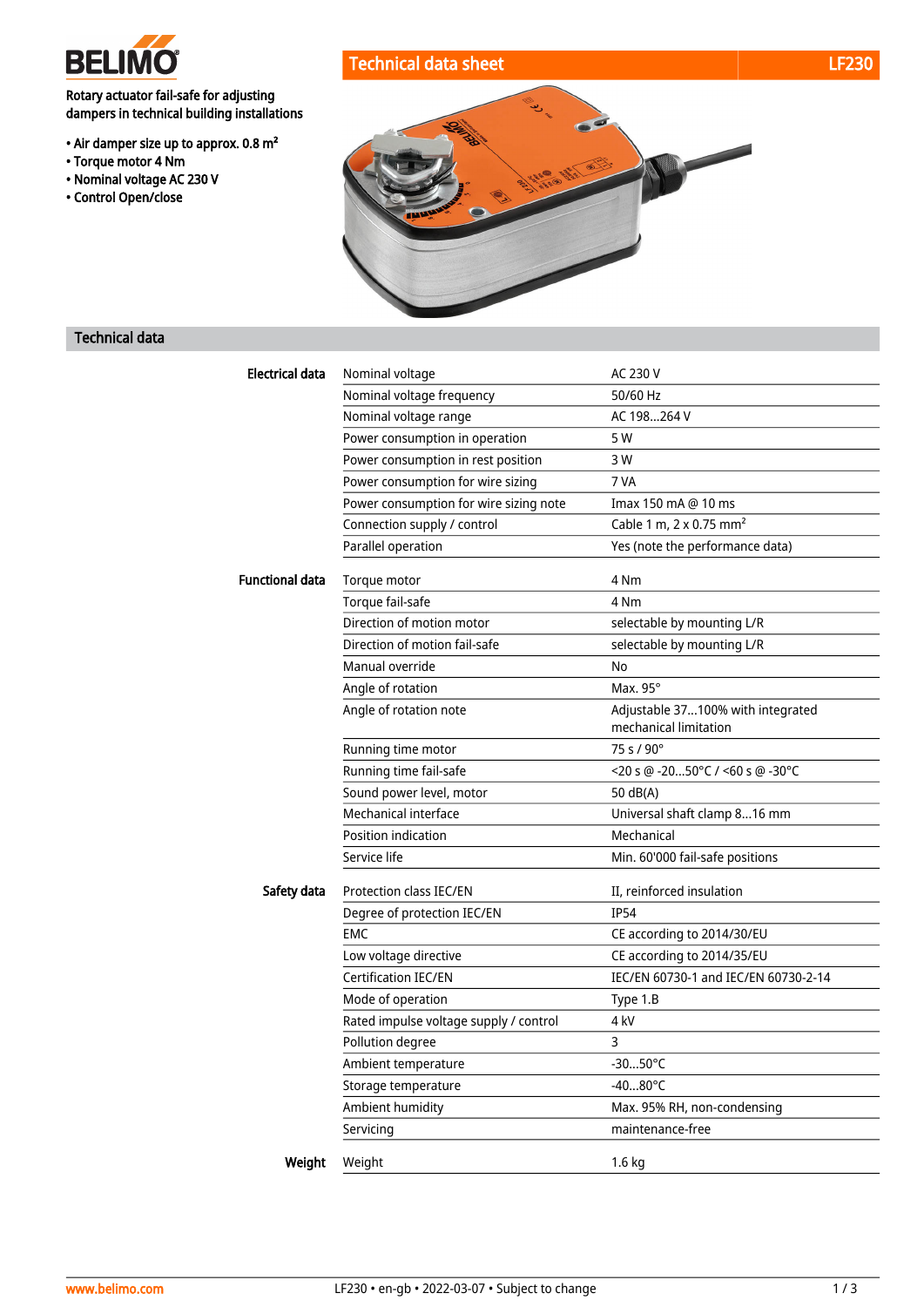

•



This device has been designed for use in stationary heating, ventilation and air-conditioning

| Simple direct mounting       | Simple direct mounting on the damper shaft with a universal shaft clamp, supplied with an anti-<br>rotation device to prevent the actuator from rotating. |
|------------------------------|-----------------------------------------------------------------------------------------------------------------------------------------------------------|
| Adiustable angle of rotation | Adjustable angle of rotation with mechanical end stops.                                                                                                   |

High functional reliability The actuator is overload protected, requires no limit switches and automatically stops when the end stop is reached.

#### Accessories

| Electrical accessories        | <b>Description</b>                                                         | <b>Type</b>        |
|-------------------------------|----------------------------------------------------------------------------|--------------------|
|                               | Auxiliary switch 2 x SPDT                                                  | S <sub>2</sub> A-F |
|                               | Feedback potentiometer 200 $\Omega$                                        | <b>P200A-F</b>     |
|                               | Feedback potentiometer 1 $k\Omega$                                         | P1000A-F           |
| <b>Mechanical accessories</b> | <b>Description</b>                                                         | <b>Type</b>        |
|                               | Shaft extension 170 mm Ø10 mm for damper shaft Ø 616 mm                    | AV6-20             |
|                               | Shaft clamp reversible, clamping range Ø1620 mm                            | K6-1               |
|                               | Ball joint suitable for damper crank arm KH8 / KH10, Multipack 10 pcs.     | KG10A              |
|                               | Ball joint suitable for damper crank arm KH8, Multipack 10 pcs.            | KG8                |
|                               | Damper crank arm Slot width 8.2 mm, clamping range Ø1018 mm                | KH8                |
|                               | Actuator arm, clamping range Ø816 mm, Slot width 8.2 mm                    | KH-LF              |
|                               | Angle of rotation limiter, with end stop                                   | ZDB-LF             |
|                               | Form fit adapter 8x8 mm                                                    | ZF8-LF             |
|                               | Mounting kit for linkage operation for flat installation                   | $ZG-LF1$           |
|                               | Mounting kit for linkage operation for side installation Slot width 6.2 mm | $ZG-LF3$           |
|                               | Anti-rotation mechanism 180 mm, Multipack 20 pcs.                          | Z-ARS180L          |

### Electrical installation



Caution: Power supply voltage!

Parallel connection of other actuators possible. Observe the performance data.